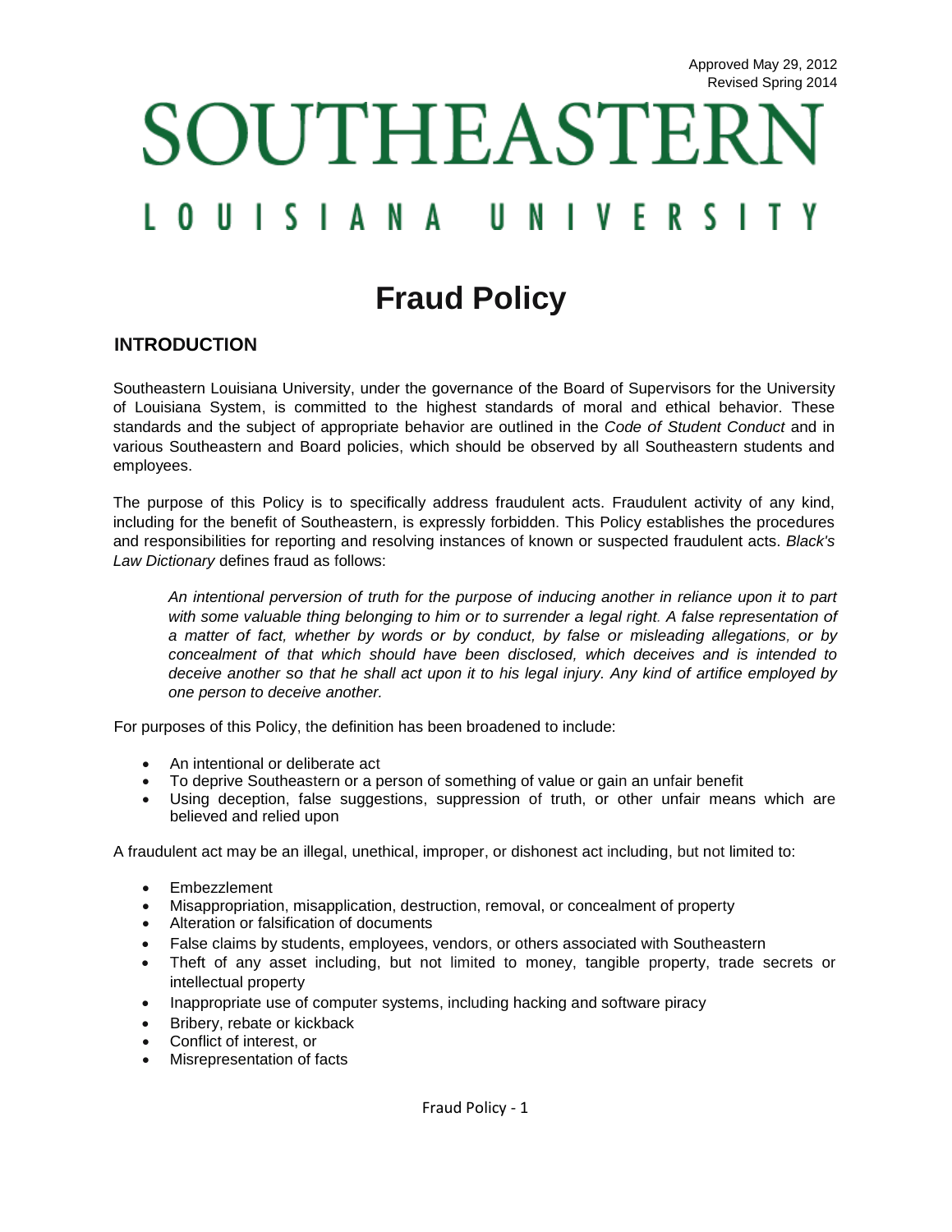While a fraudulent act may have criminal and/or civil law consequences, Southeastern is not required to use a determination by a criminal justice authority to criminally prosecute as the basis for determining whether an act is fraudulent. It is the internal determination that the above criteria are present that defines an act as fraudulent under this Policy.

# **DUTIES AND RESPONSIBILITIES**

Generally, employees, students, and other persons associated with Southeastern (collectively, members of the campus community) abide by laws, rules, regulations, and policies; however, incidents of fraud may occur. Administrators at all levels of management are accountable for setting the appropriate tone of intolerance for fraudulent acts by displaying the proper attitude toward complying with laws, rules, regulations, and policies, including ethics policies. In addition, administrators should be cognizant of the risks and exposures inherent in their area of responsibility, and should establish and maintain proper internal controls which will provide for the security and accountability of the resources entrusted to them.

Any member of the campus community who has a reasonable basis for believing a fraudulent act has occurred has a responsibility to promptly notify one of the following:

- His or her supervisor
- The appropriate administrator
- Office of Internal Audit
- University Police Department

Employees who, in good faith, report suspected fraudulent activity are protected by the Louisiana Whistleblower Act against any retaliation by Southeastern for making such a report. The reporting member of the campus community shall refrain from confrontation of the suspect, further examination of the incident, or further discussion of the incident with anyone other than the employee's or student's supervisor or others involved in the resulting review or investigation. Persons found to have committed fraud under this Policy will be disciplined, up to and including termination of employment or expulsion from Southeastern.

#### **INVESTIGATION**

Supervisors and administrators at all levels of management who become aware of suspected fraudulent activity are to respond in a consistent and appropriate manner and shall report the suspected activity to the Office of Internal Audit. With the concurrence of the Director of Internal Audit, the supervisor or administrator may treat the incident as an administrative issue and have a qualified individual or individuals perform an objective review as considered necessary.

The Office of Internal Audit has the primary obligation for investigating reported incidents to the extent considered necessary for resolution. The Office of Internal Audit may contact other Southeastern departments, University Police, and legal counsel to establish the necessary team to proceed with the review or investigation. The investigative team will attempt to keep source information as confidential as possible.

All affected departments and/or individuals shall cooperate fully with those performing a review or investigation, including the Office of Internal Audit, law enforcement officials, regulators, and any other parties involved. During all aspects of the review or investigation, the Constitutional rights of all persons will be observed. Suspects and others involved in the review or investigation shall be treated consistently without regard to past performance, position held, length of service, race, color, religion, sex, age, disability, national origin, or veteran status.